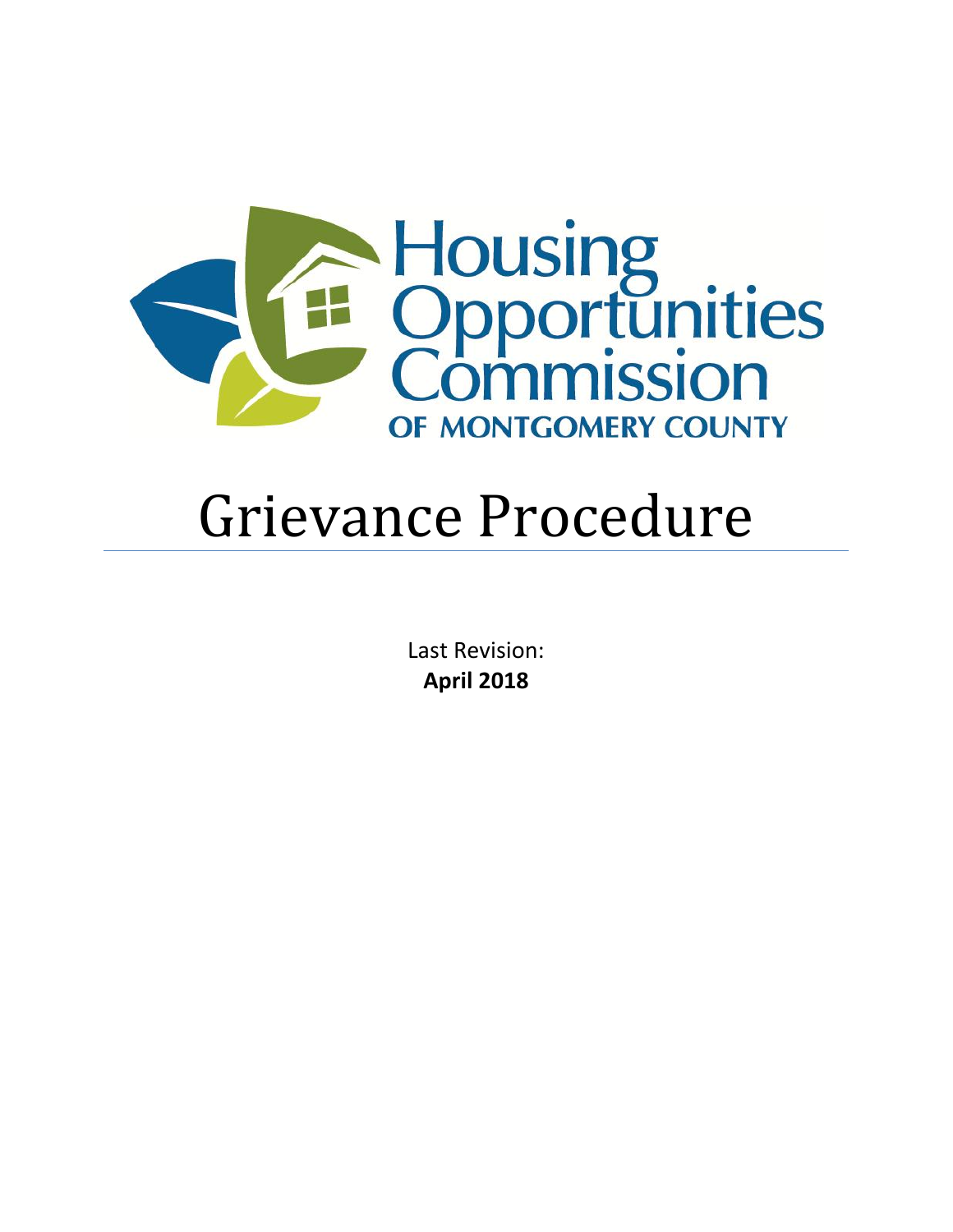### **INTRODUCTION**

The purpose of this Grievance Procedure ("Procedure") is to implement a system by which the Housing Opportunities Commission of Montgomery County (HOC) correctly and fairly provides an appeal process for HOC customers who wish to challenge or dispute a decision of the Agency. This includes the opportunity for an informal hearing at which HOC customers may identify their complaints against alleged arbitrary, unfair, or illegal practices by HOC. This Procedure also provides an opportunity for an informal hearing if an HOC customer files a grievance based on a perceived HOC action, or failure to act, involving the customer's lease, recertification, eviction, or termination of assistance, which adversely affects the customer's rights, duties, welfare, or status within the program. This Procedure applies to customers of all HOC programs notwithstanding program-specific regulations which may provide alternate or additional grievance procedures for eligible participants of the given program. To allow for full participation in all stages of the grievance process, HOC offers application for reasonable accommodations to all customers with disabilities.

Furthermore, HOC applies this Grievance Procedure in a consistent and nondiscriminatory manner to guide the actions taken by HOC staff regarding proper provision of a grievance process for all of HOC's customers. All applicable HOC staff and customers must comply with this Procedure.

### **A. ELIGIBILITY**

HOC's Grievance Procedure is designed to resolve disputes between a customer and HOC because of either an action that HOC did or that it failed to do (under the lease or under HOC's regulations), which will cause an adverse impact on the customer's rights, duties, welfare, or status. This includes lease termination, eviction, adding charges for maintenance or repair, not scheduling timely repairs, or transferring to another unit. This Procedure is not for disputes between tenants, for class grievances, or for dealing with issues between tenants or tenant groups and HOC's Board of Commissioners. Moreover, this Procedure does not cover grievances connected to personal injury, property damage, or to challenge an HOC policy of procedure.

Any HOC customer of the Public Housing, Housing Choice Voucher, or Project-Based Voucher programs is eligible to request an appeal under this Grievance Procedure. This includes applicants and residents. Applicants are defined as HOC customers called for a specific housing opportunity through a covered HOC program, but have not yet leased up in their unit and begun their tenancy. Tenants are defined as HOC customers currently participating in a covered HOC program, who are active in their tenancy or are transferring or relocating with their assistance to another unit in the same program.

#### **Exclusions**

This Grievance Procedure is not available for certain disputes, even for those customers participating in a covered HOC program. These include:

- 1. Non-payment of rent, unless administrative error by HOC;
- 2. Breach of agreement to pay outstanding debts owed to HOC;
- 3. Any criminal activity that threatens the health, safety, or right to peaceful enjoyment of the premises of other residents or employees of HOC;
- 4. Any violent or drug-related criminal activity on or off such premises;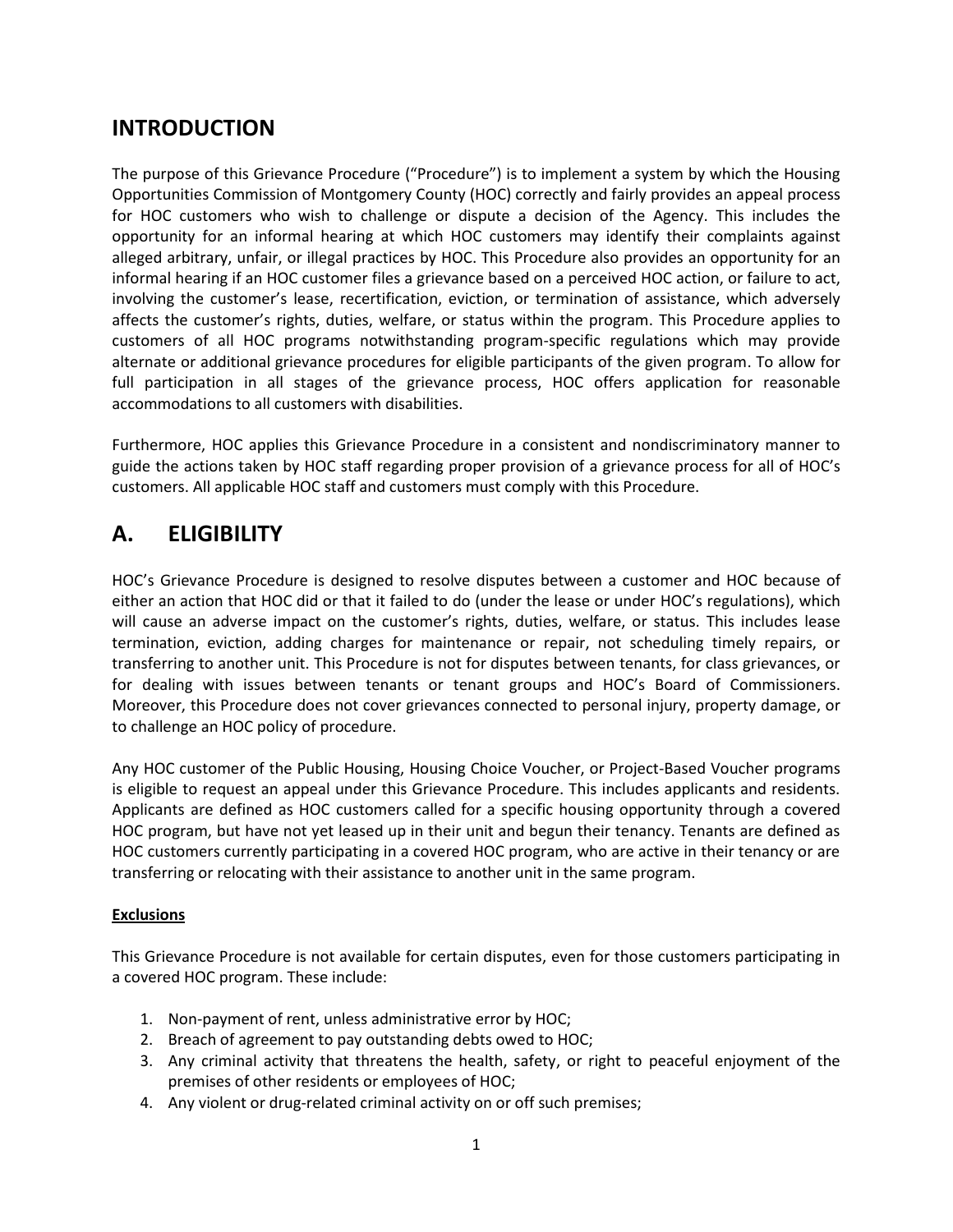- 5. Any criminal activity that resulted in a felony conviction of a household member; and/or
- 6. Criminal activity directly relating to domestic violence, dating violence, sexual assault, or stalking engaged in by a member of a customer's household or any guest or other person under the customer's control. HOC may bifurcate a lease in order to terminate assistance to any individual who is a tenant or lawful occupant and who engages in criminal acts of physical violence against family members or others without evicting, removing, terminating assistance to, or otherwise penalizing the victim of, such violence who is also a tenant or lawful occupant. Additional information is available in HOC's Violence Against Women's Act (VAWA) Policy.

For disputes not covered by this Grievance Procedure, HOC customers may utilize the court system in order to contest an adverse action. If a grievance is requested, but it is for a dispute of one of the types excluded from this Procedure as per the above, the complainant will receive a letter from HOC denying their appeal as per this section of HOC's Grievance Policy.

#### **B. DEFINITIONS**

Applicant. HOC customers called for a specific housing opportunity through a covered HOC program, but who have not yet leased up in their unit and begun their tenancy.

Complainant. The HOC customer who initiates the grievance or appeal.

Customer. Any qualified tenant residing in a housing unit owned and/or managed by HOC or participating in the Housing Choice Voucher program. Any applicant called-up from HOC's wait list for a housing unit owned by HOC or for a Housing Choice Voucher.

Dating violence. Violence committed by a person:

- (1) Who is or was previously in a social relationship of a romantic or intimate nature with the victim; and
- (2) Where the existence of such a relationship is determined based on a consideration of the following factors:
	- (i) The length of the relationship;
	- (ii) The type of relationship; and
	- (iii) The frequency of interaction between the persons involved in the relationship.

Domestic violence. Includes felony or misdemeanor crimes of violence committed by a current or former spouse or intimate partner of the victim, by a person with whom the victim shares a child in common, by a person who is cohabitating with or has cohabitated with the victim as a spouse or intimate partner, by a person similarly situated to a spouse of the victim under the domestic or family violence laws of the jurisdiction receiving grant monies, or by any other person against an adult or youth victim who is protected from that person's acts under the domestic or family violence laws of the jurisdiction. The term "spouse or intimate partner of the victim" includes a person who is or has been in a social relationship of a romantic or intimate nature with the victim, as determined by the length of the relationship, the type of the relationship, and the frequency of interaction between the persons involved in the relationship.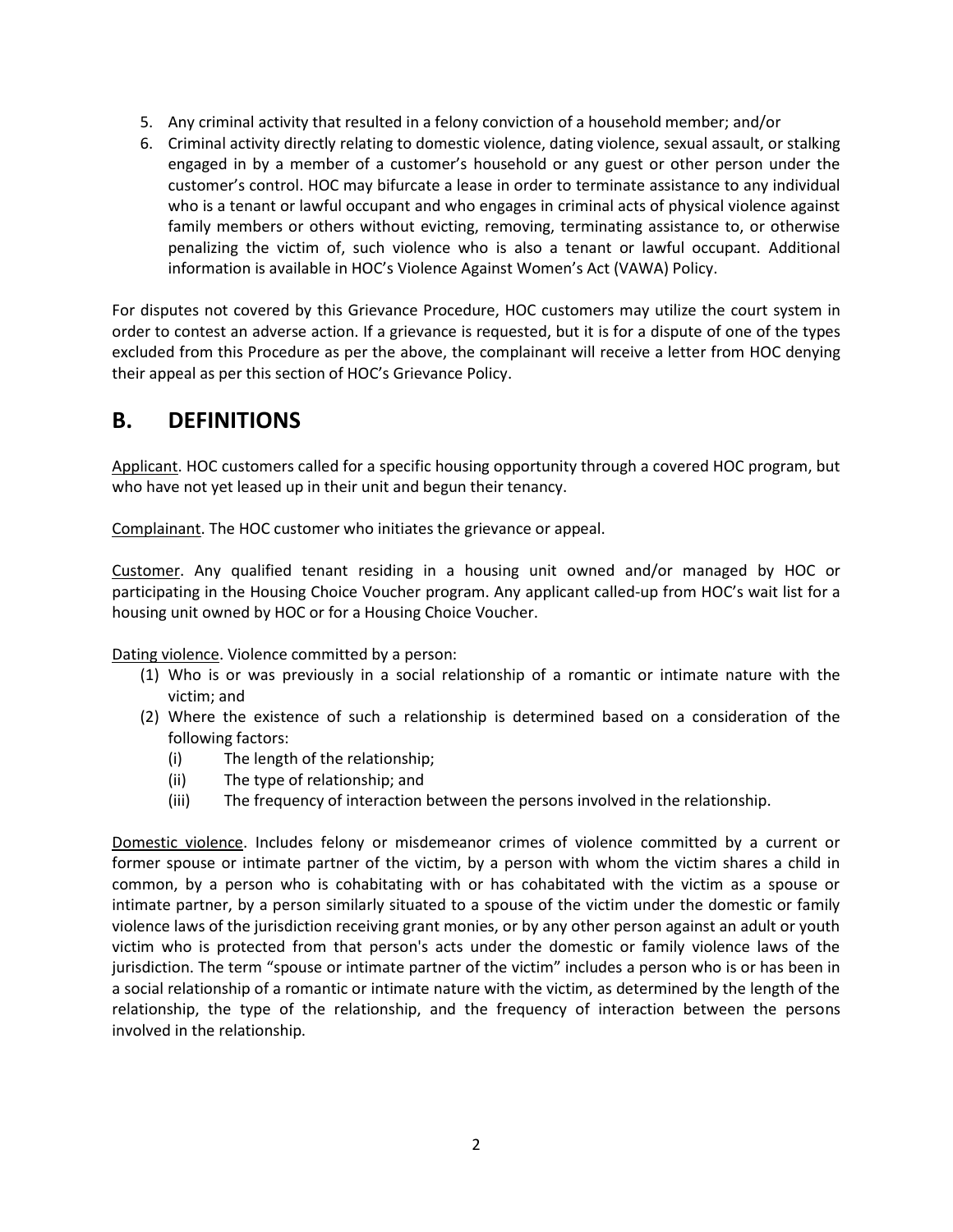Grievance. A request to appeal a decision regarding any dispute between an HOC customer and an HOC action, or failure to act, in accordance with the individual customer's lease or HOC regulations that adversely affects the customer's rights, duties, welfare, or status.

Hearing Officer. The individual appointed by HOC to conduct informal hearings. The hearing officer is neither the person who made or approved the decision, nor a subordinate of that person. The hearing officer may be an independent contractor, volunteer, or HOC management or other official, as HOC may from time-to-time designate.

Housing Path. HOC's electronic wait list for all HOC housing programs.

Office Conference. First-level informal discussion of the relevant issues and/or concerns. This is conducted by HOC program staff. An office conference is not conducted in matters involving criminal or drug related activity.

Program Staff. The HOC asset manager, property manager, community manager, and resident counselor assigned to a given property or HUB; and/or the housing specialist and customer service manager assigned to work with the customer.

Sexual Assault. Any nonconsensual sexual act proscribed by Federal, tribal, or State law, including when the victim lacks capacity to consent.

Stalking. Engaging in a course of conduct directed at a specific person that would cause a reasonable person to:

- (1) Fear for the person's individual safety or the safety of others; or
- (2) Suffer substantial emotional distress.

Supervisory Staff. Management-level staff who reviews the determinations of program-level staff.

Tenant. HOC customers currently participating in a covered HOC program, who are active in their tenancy or are transferring or relocating with their assistance to another unit in the same program.

VAWA. The Violence Against Women Act of 1994, as amended (42 U.S.C. 13925 and 42 U.S.C. 14043e et seq.).

# **C. GRIEVANCE PROCESS**

The following steps constitute the process which HOC customers must follow, in order to utilize HOC's Grievance Procedure:

- 1. After a customer receives notice from HOC of a planned action regarding the customer or a member of their household (or, if the dispute is over a lack of action by HOC, it may be done without receiving a Notice);
- 2. The customer submits an Informal Hearing Request form to the relevant program office;
- 3. HOC staff offers the opportunity for an office conference to informally resolve any customer concerns;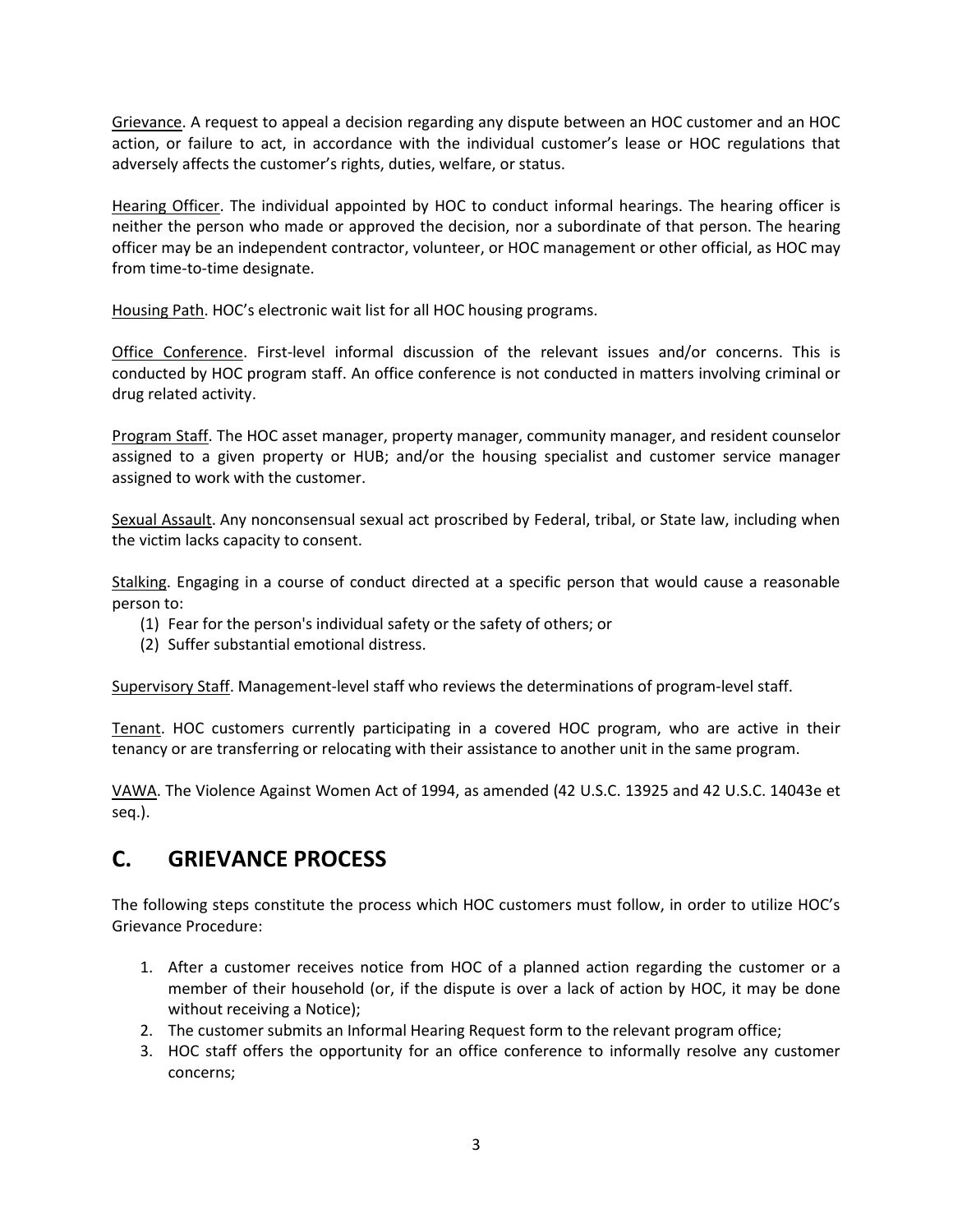- 4. If the office conference fails, or the customer declines the office conference option, an informal hearing is scheduled with the appropriate adjudicator;
	- a. For the HCV program, grievances regarding a customer's failure to recertify are adjudicated by a manager from the Housing Resources Division.
	- b. For all other grievances, including other HCV items, the informal hearing is adjudicated by HOC's third-party Hearing Officer.
- 5. The adjudicator provides a written response to the customer explaining their decision based on the evidence provided at the informal hearing;
- 6. If the customer is unsatisfied with the decision of the adjudicator, they may proceed in court.

HOC's informal grievance hearing is intended to quickly and informally settle disputes and protect the due process rights of HOC's customers. However, participation in the grievance process does not alter any rights that the customer may have to appropriate judicial proceedings– either instead of, or after, an informal hearing. Unless ordered by the court, HOC does not pay for a tenant's court costs or attorney's fees.

# **D. NOTICE OF A PLANNED ADVERSE ACTION**

HOC provides written notice mailed or emailed to the address or email address which the Agency has on file for the customer who is affected by an adverse action. This notice will explain the following:

- 1. The proposed action by HOC (such as lease termination);
- 2. The reason for the action, with factual detail and legal citation as may be applicable;
- 3. Who may dispute the action;
- 4. How and where the customer can appeal the action via HOC's Grievance Procedure; and
- 5. The procedures for requesting an informal grievance hearing.

If the customer files a grievance, the adverse action in the notice is placed on hold until the grievance process is completed.

# **E. GRIEVANCE HEARING**

If the complainant is entitled to a grievance hearing, HOC's hearing coordinator will contact the complainant, relevant HOC staff, and the hearing officer to schedule the informal hearing and collect relevant information. This process involves the following steps:

- 1. Schedule a grievance hearing at a reasonably convenient time and place for all parties involved.
- 2. Send written notification of the hearing to the complainant, relevant HOC staff, and the hearing officer identifying the time, place, and typical procedures of the informal hearing process.
- 3. Provide the opportunity for an exchange of documents, if requested, for both sides to see any documents that will be presented to the hearing officer at the hearing. Completion of this exchange of documents will occur at least three business days before the hearing.
- 4. Obtain the names of any witnesses at least three business days in advance of the hearing. Failure to provide the name of a prospective witness will result in restriction of the person to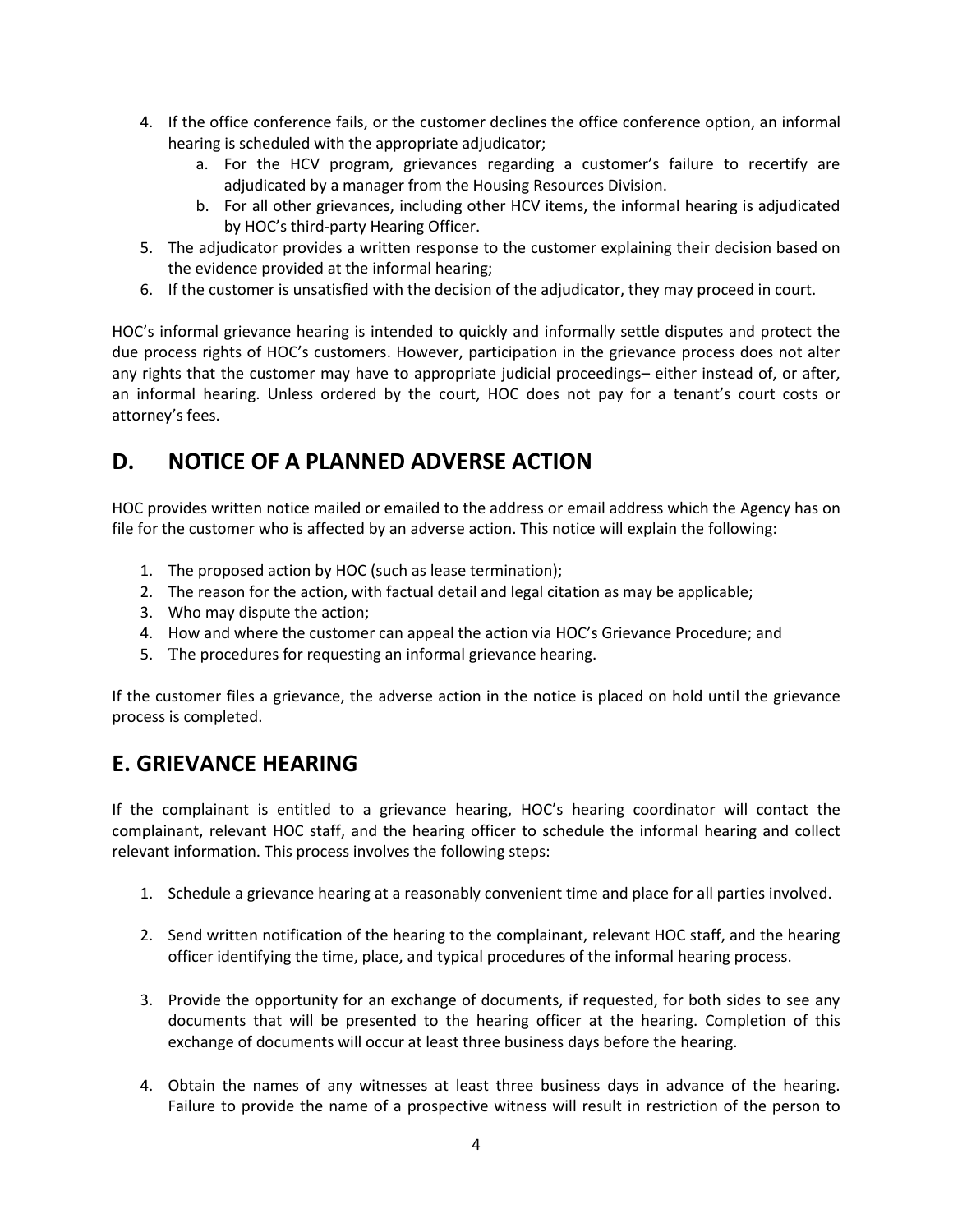testify, unless the hearing officer, in the interests of fairness, allows for the presentation of this person's testimony.

The hearing is held before an impartial hearing officer selected pursuant to this Procedure. A hearing officer may make a decision without a hearing, if it is determined that the same issue was already decided in a previous proceeding.

Neither the customer nor HOC may engage in ex parte communications with the hearing officer. Ex parte communications include any communication with the hearing officer in advance of the hearing about the merits or substance of the grievance, unless the other party has notice and a chance to participate in the communication. This also includes the prohibition of communication with the hearing officer about the case from any representative of the parties. To avoid even the appearance of such communications before or during the hearing, the parties will communicate with the hearing coordinator for scheduling matters and not email, call, or otherwise communicate with the hearing officer, unless the other party is simultaneously included in the e-mail or the call.

The following rules govern the grievance hearing itself:

- 1. The complainant must show that the dispute is one that is appropriate for a grievance hearing, but thereafter, HOC must justify its position by a preponderance ("more likely than not") of the evidence.
- 2. Both HOC and the complainant must have the opportunity, upon request, to look at any records that are directly relevant to the hearing and/or that are presented at the hearing. If interested the parties must make this request at least three business days before the hearing, unless the hearing officer allows a shorter time for meaningful review by both parties.
- 3. HOC and the complainant are provided the opportunity to copy relevant records at their own expense. HOC is permitted to set a duplication fee.
- 4. Any records requested by one party, but which were not provided to the other party, are excluded from the hearing, unless the hearing officer decides to allow the evidence as a matter of fairness in exceptional circumstances.
- 5. Unless the parties already have the documents, HOC and the complainant will receive from the hearing coordinator a briefing packet of relevant documents related to the hearing, at the hearing.
- 6. The complainant, at the complainant's expense, has the right to representation by counsel or any other representative selected by the complainant. However, the complainant must still attend the hearing.
- 7. The complainant has the right to a private hearing, unless the complainant requests a public hearing and the hearing officer agrees. However, either HOC or the complainant may make arrangements in advance, and at their own expense, to have the hearing transcribed and any interested party may purchase a copy of the transcript. Otherwise, no recordings, photographs or videotaping of the proceedings are allowed without the permission of the hearing officer.
- 8. The complainant has the right to present relevant evidence and arguments in support of the complainant's dispute, to challenge evidence presented by HOC staff.
- 9. The rules of evidence at the hearing are not the same as those in a judicial proceeding. Hearsay is admissible; it just may not be the sole basis for a decision.
- 10. Testimony is given under oath, administered by the hearing officer, explaining that the information must be true and correct to the best knowledge of the person presenting the evidence.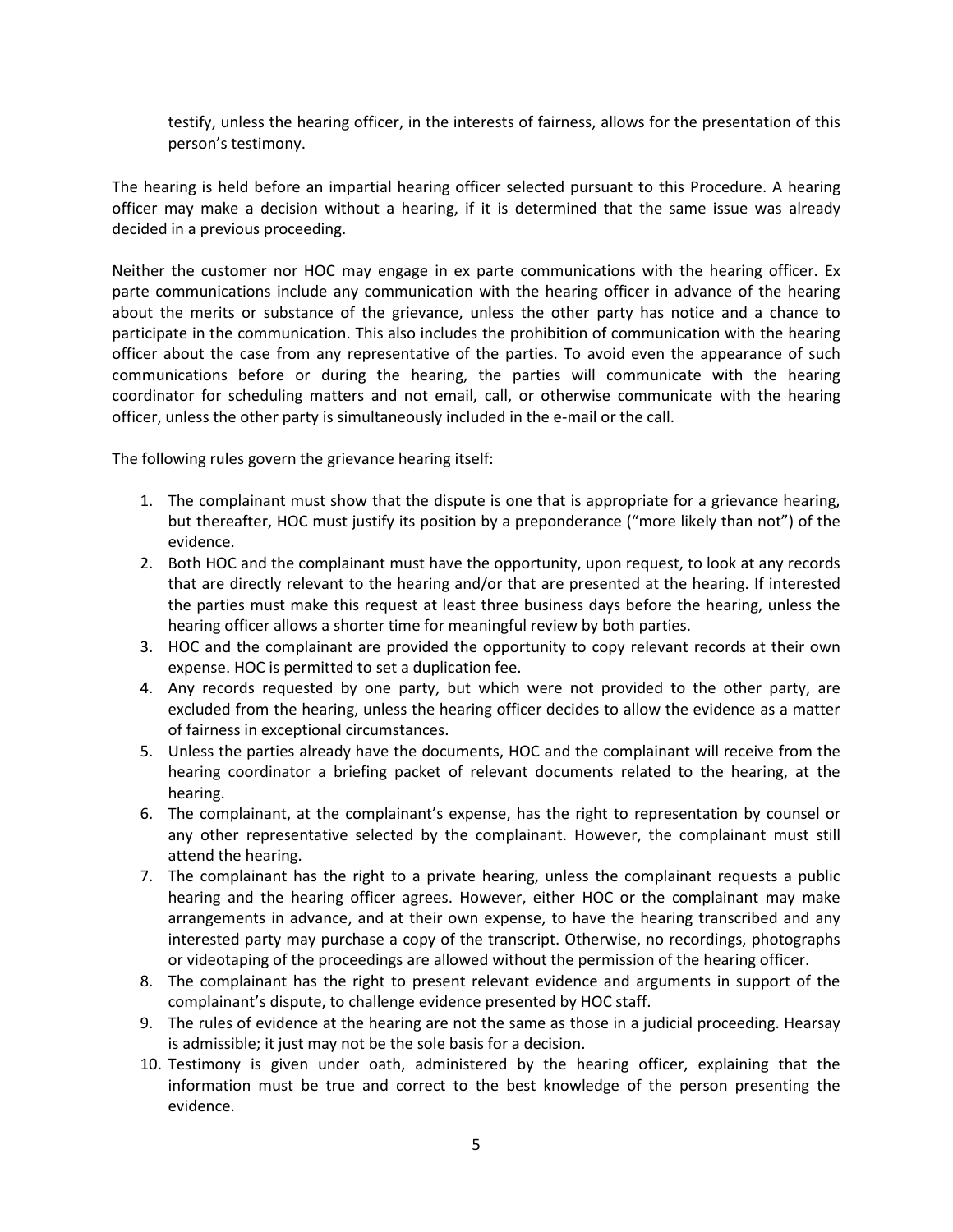- 11. The complainant has the right to a reasonable accommodation, upon request, for persons with disabilities to participate in the hearing, which may include qualified sign-language interpreters, readers, accessible locations, or attendants.
- 12. If needed, and requested at least two weeks in advance, HOC will arrange for a qualified language interpreter. If the complainant wishes to have a different interpreter, the complainant may arrange for one at the complainant's expense.
- 13. Children are not appropriate interpreters for a grievance hearing and generally are not permitted to attend.
- 14. Any safety or security concerns regarding the hearing are presented to the hearing coordinator in advance of the scheduled hearing.
- 15. All those involved in the hearing must behave in an orderly manner. Failure to comply with the directions of the hearing officer to maintain order may result in exclusion from the proceedings or in a decision against the disorderly party.
- 16. Continuances of scheduled hearing are permitted for good cause, which determination is at the discretion of the hearing officer. Reasons for a continuance include, but are not limited to, unavoidable conflict that seriously affects the health, safety, or welfare of the complainant, a critical witness for either party, relevant staff from HOC, and/or the hearing officer.
- 17. If either party fails to appear within 15 minutes of the scheduled time for the hearing, the hearing officer may make a determination to postpone the hearing for a period to be determined, or may make a determination that the complainant has waived their right to a hearing, and so notifies both parties. Failure by a previously non-appearing party to attend a rescheduled hearing will result in a decision that the non-appearing party has waived their right to a hearing. Written notice is sent to both parties. A decision regarding waiver of any right to a grievance hearing due to non-appearance by the tenant does not impact the tenant's right to contest HOC's position in a separate judicial proceeding through the court system.
- 18. In exceptional cases, at the discretion of the hearing officer and with the consent of both parties, it is permitted to conduct a hearing with one party appearing by telephone or other means that does not involve the individual's physical presence.
- 19. The decision of the hearing officer is based solely, and exclusively, on the information presented at the hearing, along with any accompanying documents.

# **F. DECISION OF THE HEARING OFFICER**

After the hearing is complete, the hearing officer prepares a written decision. The hearing officer send the written decision to the hearing coordinator, and the coordinator distributes the decision to HOC and the complainant.

The decision of the hearing officer is binding on HOC, unless:

- 1. The Board of Commissioners for HOC determines within a reasonable time and promptly informs the complainant that:
	- a. The complaint was not initially eligible for a hearing; or
	- b. The decision of the hearing officer is contrary to applicable law, regulations, or the requirements of any contract between the U.S. Department of Housing and Urban Development (HUD) and HOC; or